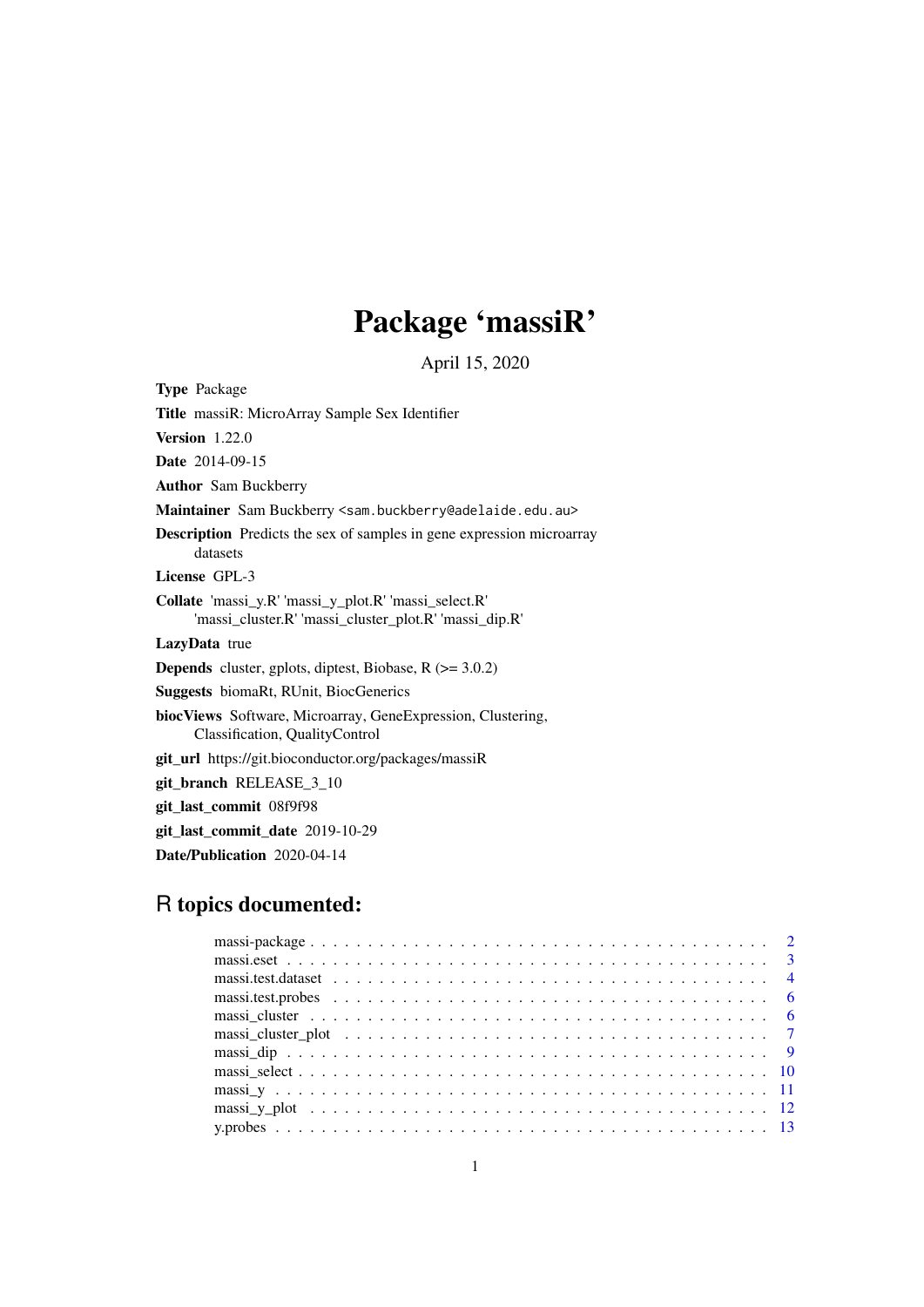#### <span id="page-1-0"></span>**Index** [15](#page-14-0)

#### Description

massi uses y chromosome probe information to cluster samples and predict the sex of each sample in gene expression microarray datasets.

#### Details

| Package: | massi      |
|----------|------------|
| Type:    | Package    |
| Version: | 0.99.0     |
| Date:    | 2014-01-27 |
| License: | $GPI - 3$  |

The massi analysis requires a typical normalized sample/probe values produced by a microarray experiment. The [massi\\_y](#page-10-1) function will extract the y chromosome probe information and caculate y chromosome probe variance to allow the used to select the most informative probes. Using the [massi\\_select](#page-9-1) function the used can select a probe variation threshold to reduce the number of probes used in the massi.cluster step. The [massi\\_cluster](#page-5-1) function clusters samples into two clusters using the y chromosome probe values. Clustering is performed using the K-medoids method as implimented in the "fpc" package. There are two plotting fucntions, [massi\\_y\\_plot](#page-11-1) and [massi\\_cluster\\_plot](#page-6-1), that allow the user to explore the data at various stages of the analysis. There is also a function, [massi\\_dip](#page-8-1), that can be used to test if there may be a sample sex-bias in the dataset.

# Author(s)

Sam Buckberry

Maintainer: Sam Buckberry <sam.buckberry@adelaide.edu.au>

#### References

Christian Hennig (2013). fpc: Flexible procedures for clustering. R package version 2.1-6. http://CRAN.Rproject.org/package=fpc

Martin Maechler (2013). diptest: Hartigan's dip test statistic for unimodality - corrected code. R package version 0.75-5. http://CRAN.R-project.org/package=diptest

Gregory R. Warnes, Ben Bolker, Lodewijk Bonebakker, Robert Gentleman, Wolfgang Huber Andy Liaw, Thomas Lumley, Martin Maechler, Arni Magnusson, Steffen Moeller, Marc Schwartz and Bill Venables (2013). gplots: Various R programming tools for plotting data. R package version 2.12.1. http://CRAN.R-project.org/package=gplots

# See Also

[massi\\_y](#page-10-1)[,massi\\_select,](#page-9-1)[massi\\_cluster,](#page-5-1)[massi\\_y\\_plot](#page-11-1)[,massi\\_dip](#page-8-1)[,massi\\_cluster\\_plot](#page-6-1)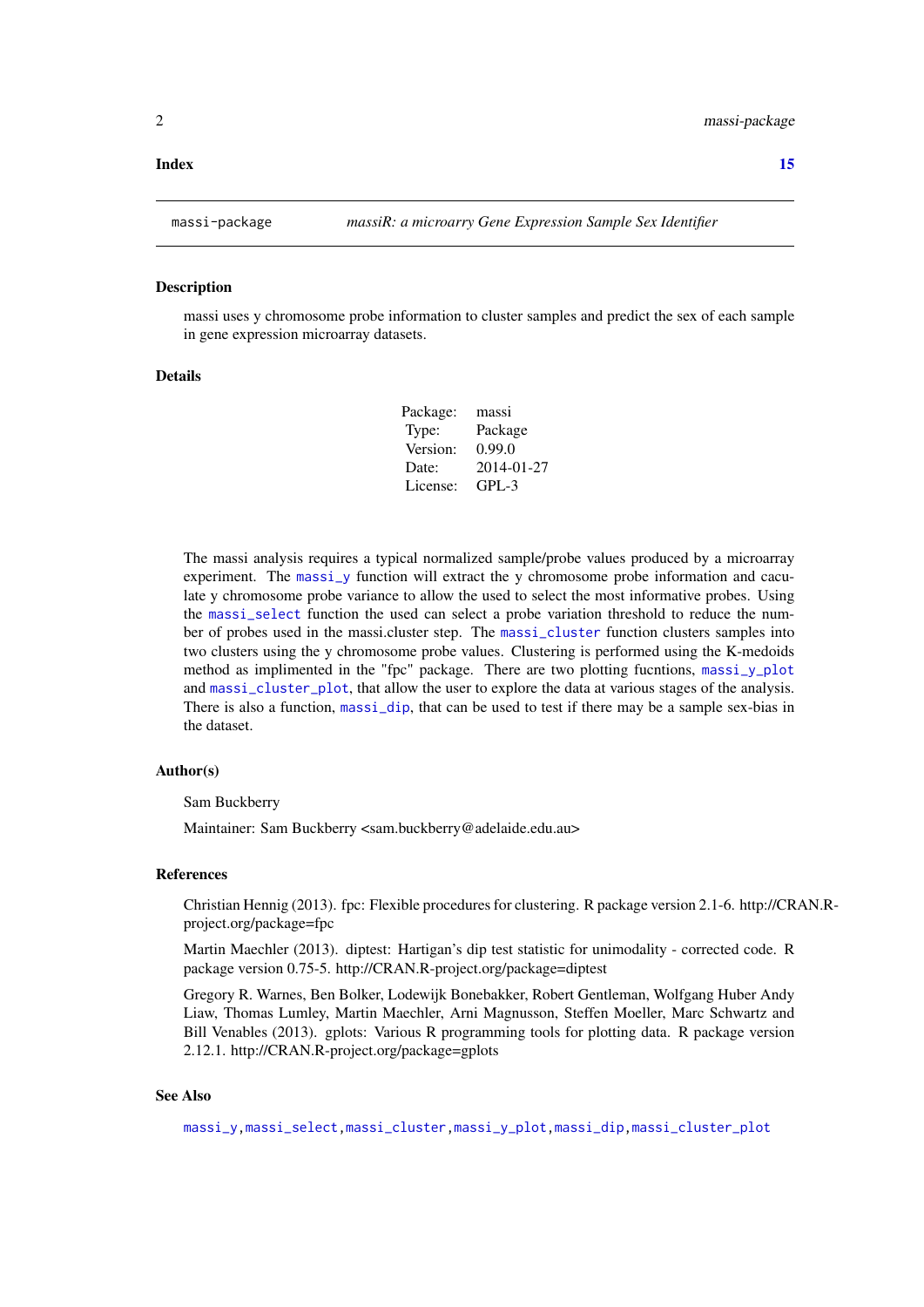#### <span id="page-2-0"></span>massi.eset 3

#### Examples

# load the test datasets data(massi.test.dataset, massi.test.probes)

# use the massi.y function to calculate probe variation massi\_y\_out <- massi\_y(expression\_data=massi.test.dataset, y\_probes=massi.test.probes)

# plot probe variation to aid in deciding on the most informative subset of y chromosome probes massi\_y\_plot(massi\_y\_out)

# Extract the informative probes for clustering massi\_select\_out <- massi\_select(massi.test.dataset, massi.test.probes, threshold=4) # cluster samples to predict the sex for each sample massi\_cluster\_out <- massi\_cluster(massi\_select\_out)

# get the predicted sex for each sample data.frame(massi\_cluster\_out[[2]])

massi.eset *massi.eset*

#### Description

Object of ExpressionSet class containing the massiR test expression data.

#### Usage

data(massi.eset)

#### Format

The format is: Formal class 'ExpressionSet' [package "Biobase"] with 7 slots ..@ experimentData :Formal class 'MIAME' [package "Biobase"] with 13 slots .. .. ..@ name : chr "" .. .. ..@ lab : chr "" .. .. ..@ contact : chr "" .. .. ..@ title : chr "" .. .. ..@ abstract : chr "" .. .. ..@ url : chr "" .. .. ..@ pubMedIds : chr "" .. .. ..@ samples : list() .. .. ..@ hybridizations : list() ... ..  $\emptyset$  normControls : list() ... ..  $\emptyset$  preprocessing : list() ... ..  $\emptyset$  other : list() ... ..  $\emptyset$ .\_\_classVersion\_\_:Formal class 'Versions' [package "Biobase"] with 1 slots .. .. .. .. ..@ .Data:List of 2 .. .. .. .. .. \$ : int [1:3] 1 0 0 .. .. .. .. .. \$ : int [1:3] 1 1 0 ..@ assayData :<environment: 0x7fd91fda9d50> ..@ phenoData :Formal class 'AnnotatedDataFrame' [package "Biobase"] with 4 slots .. .. ..@ varMetadata :'data.frame': 0 obs. of 1 variable: .. .. .. ..\$ labelDescription: chr(0) .. .. ..@ data :'data.frame': 60 obs. of 0 variables .. .. ..@ dimLabels : chr [1:2] "rowNames" "columnNames" .. .. ..@ .\_\_classVersion\_\_:Formal class 'Versions' [package "Biobase"] with 1 slots .. .. .. .. @ .Data:List of 1 .. .. .. .. .. \$ : int [1:3] 1 1 0 ..@ featureData :Formal class 'AnnotatedDataFrame' [package "Biobase"] with 4 slots .. .. ..@ varMetadata :'data.frame': 0 obs. of 1 variable: .. .. .. ..\$ labelDescription: chr(0) .. .. ..@ data :'data.frame': 1026 obs. of 0 variables .. .. ..@ dimLabels : chr [1:2] "featureNames" "featureColumns" .. .. ..@ .\_\_classVersion\_\_:Formal class 'Versions' [package "Biobase"] with 1 slots .. .. .. .. ..@ .Data:List of 1 .. .. .. .. .. ..\$ : int [1:3] 1 1 0 ..@ annotation : chr(0) ..@ protocolData :Formal class 'AnnotatedDataFrame' [package "Biobase"] with 4 slots .. .. ..@ varMetadata :'data.frame': 0 obs. of 1 variable: .. .. ... ...\$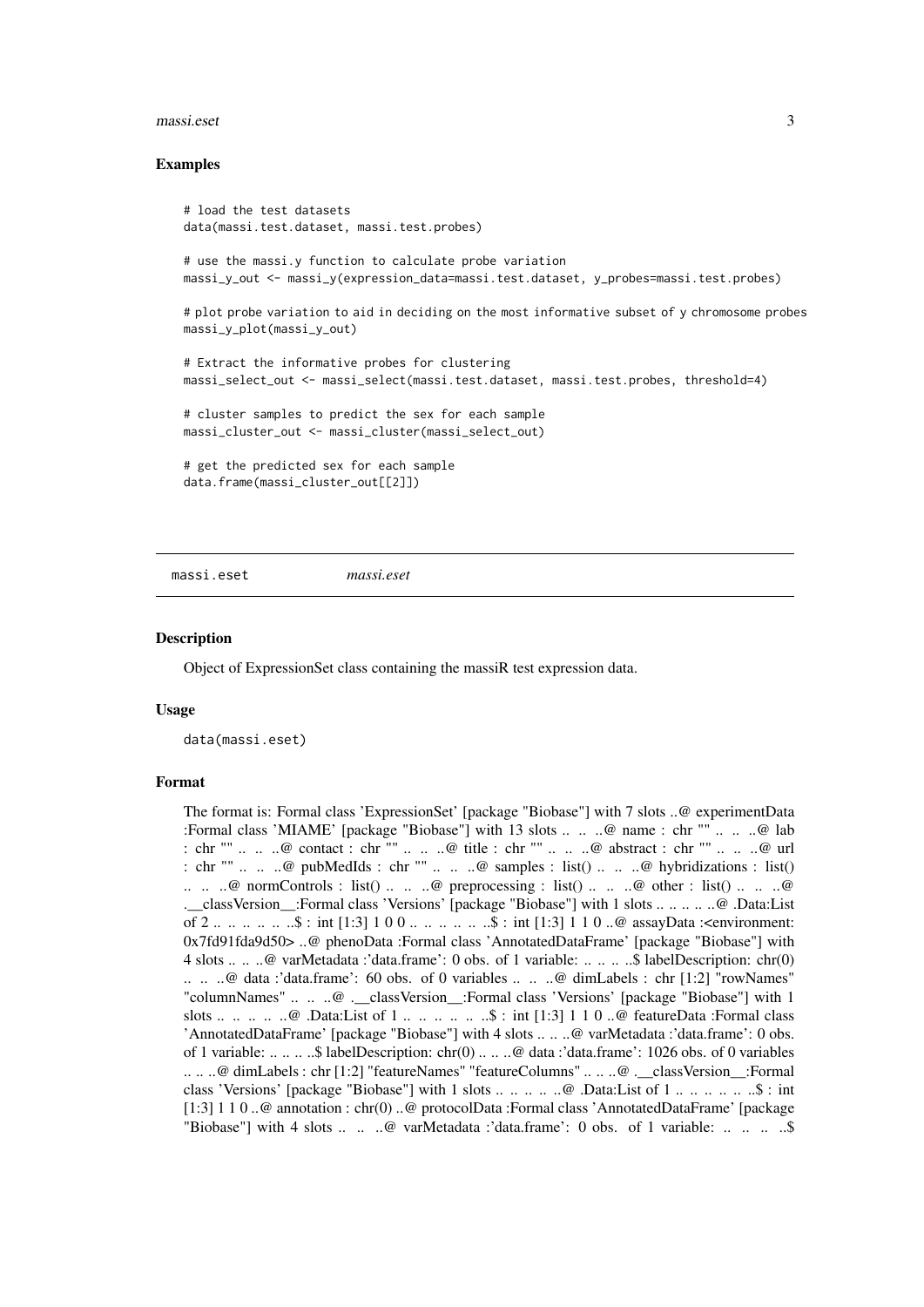labelDescription: chr(0) .. .. ..@ data :'data.frame': 60 obs. of 0 variables .. .. ..@ dimLabels : chr [1:2] "sampleNames" "sampleColumns" .. .. ..@ .\_\_classVersion\_\_:Formal class 'Versions' [package "Biobase"] with 1 slots .. .. .. .. ..@ .Data:List of 1 .. .. .. .. .. ..\$ : int [1:3] 1 1 0 ..@ .\_\_classVersion\_\_:Formal class 'Versions' [package "Biobase"] with 1 slots .. .. ..@ .Data:List of 4 .. .. .. ..\$ : int [1:3] 3 0 2 .. .. .. ..\$ : int [1:3] 2 22 0 .. .. .. ..\$ : int [1:3] 1 3 0 .. .. .. ..\$ : int [1:3] 1 0 0

massi.test.dataset *The massi test dataset*

#### Description

This data.frame object contains expression data for 60 samples and 1026 probes

#### Usage

data(massi.test.dataset)

#### Format

A data frame with 1026 observations on the following 60 variables.

- S1 a numeric vector
- S2 a numeric vector
- S3 a numeric vector
- S4 a numeric vector
- S5 a numeric vector
- S6 a numeric vector
- S7 a numeric vector
- S8 a numeric vector
- S9 a numeric vector
- S10 a numeric vector
- S11 a numeric vector
- S12 a numeric vector
- S13 a numeric vector
- S14 a numeric vector
- S15 a numeric vector
- S16 a numeric vector
- S17 a numeric vector
- S18 a numeric vector
- S19 a numeric vector
- S20 a numeric vector
- S21 a numeric vector
- S22 a numeric vector
- S23 a numeric vector

<span id="page-3-0"></span>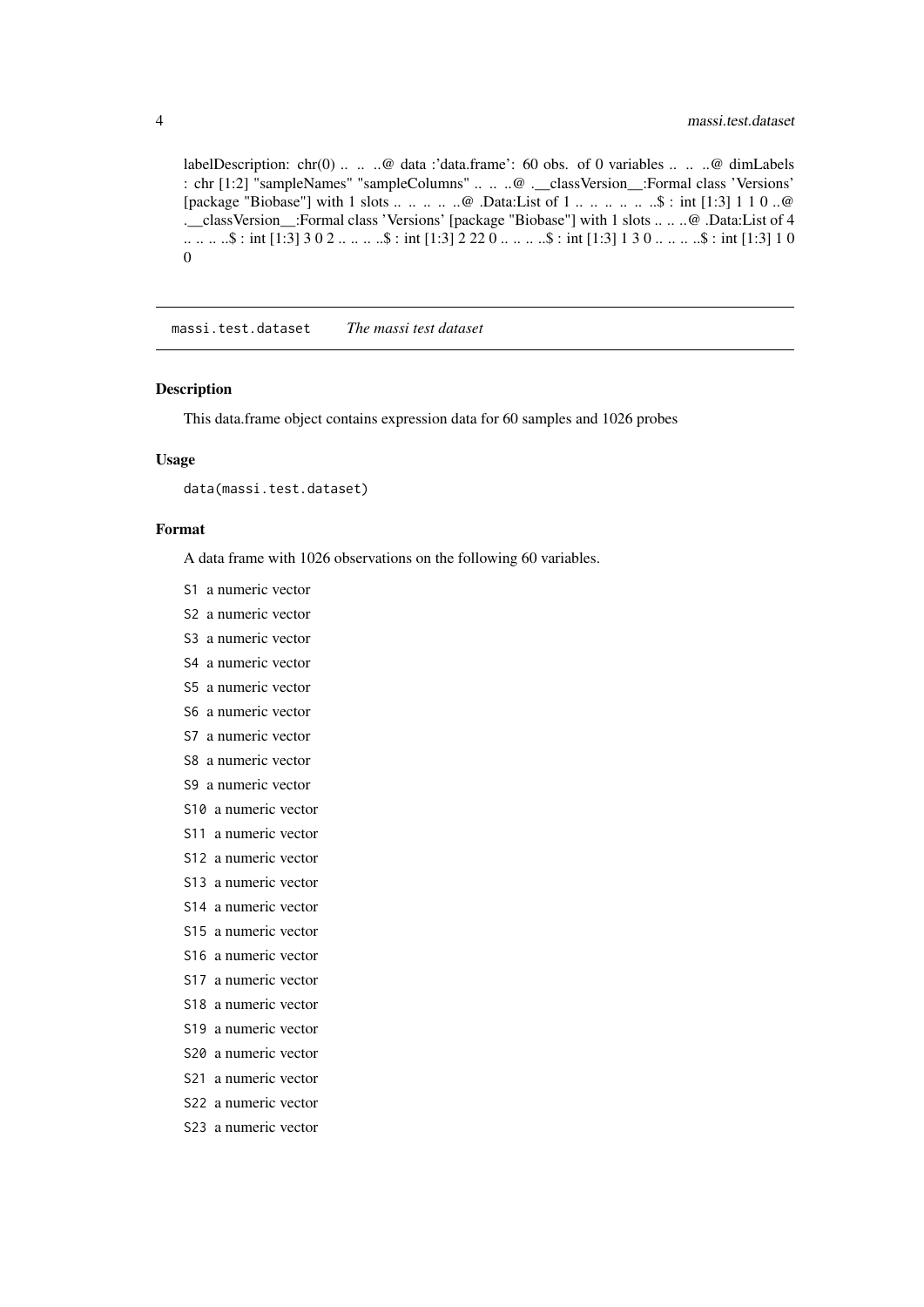S24 a numeric vector S25 a numeric vector S26 a numeric vector S27 a numeric vector S28 a numeric vector S29 a numeric vector S30 a numeric vector S31 a numeric vector S32 a numeric vector S33 a numeric vector S34 a numeric vector S35 a numeric vector S36 a numeric vector S37 a numeric vector S38 a numeric vector S39 a numeric vector S40 a numeric vector S41 a numeric vector S42 a numeric vector S43 a numeric vector S44 a numeric vector S45 a numeric vector S46 a numeric vector S47 a numeric vector S48 a numeric vector S49 a numeric vector S50 a numeric vector S51 a numeric vector S52 a numeric vector S53 a numeric vector S54 a numeric vector S55 a numeric vector S56 a numeric vector S57 a numeric vector S58 a numeric vector S59 a numeric vector S60 a numeric vector

#### Details

This test dataset is in the data.frame format with sample names as column names and probe id's as row.names. This test dataset is a subset of an emperical dataset obtained from Illumina human-6 v2.0 expression beadchip ararys.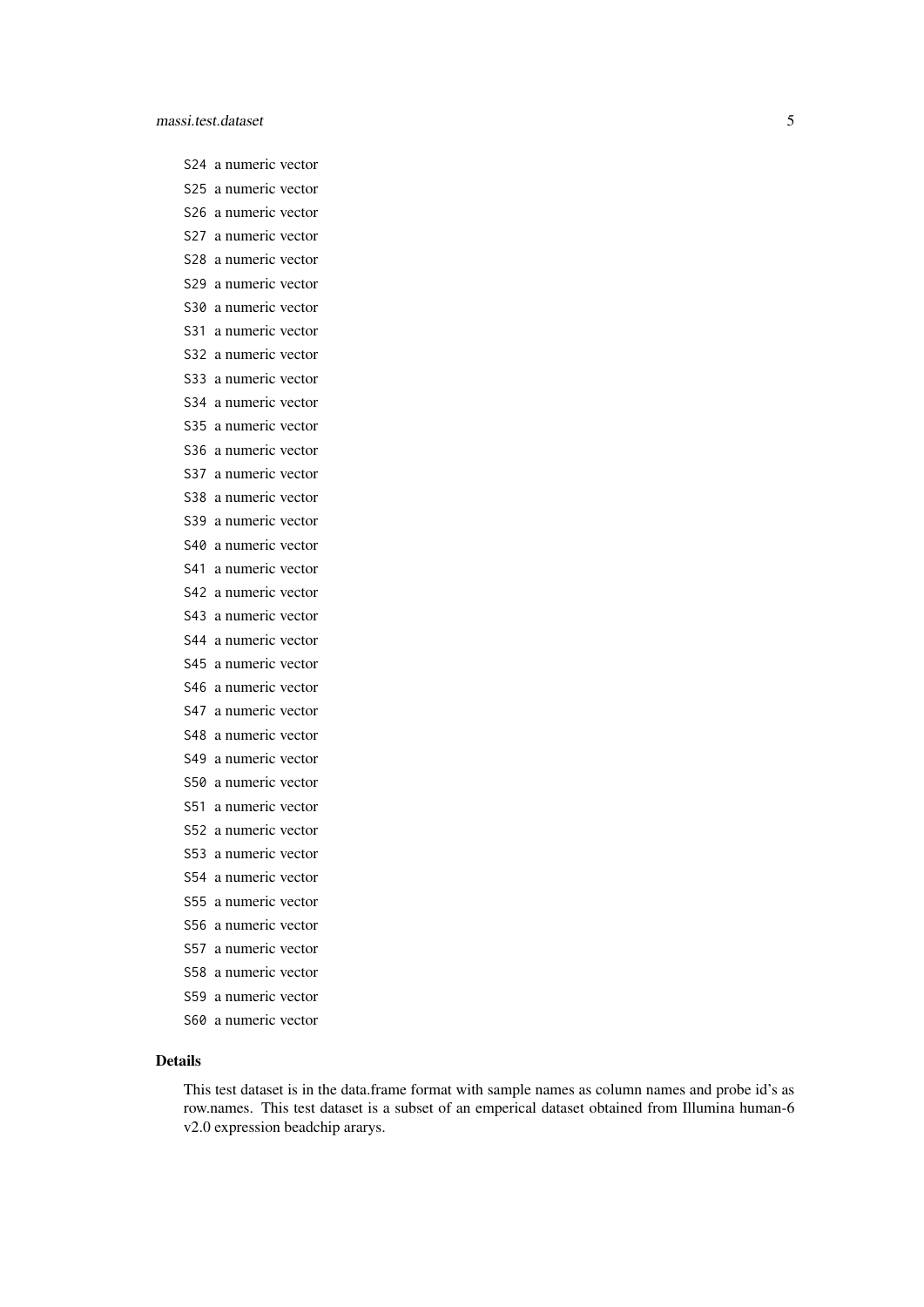#### <span id="page-5-0"></span>Source

Data were adapted from dataset GSE25906 <http://www.ncbi.nlm.nih.gov/geo/query/acc.cgi?acc=GSE25906>

#### Examples

```
data(massi.test.dataset)
```
massi.test.probes *The massi test probes*

# Description

A data.frame containing 56 probes which correspond to y chromosome genes

# Usage

```
data(massi.test.probes)
```
# Format

data.frame

A data frame with 56 observations on the following 0 variables.

#### Examples

data(massi.test.probes)

<span id="page-5-1"></span>massi\_cluster *massi\_cluster*

# Description

The massi\_cluster function predicts the sex of samples using k-medoids clustering.

#### Usage

```
massi_cluster(y_data)
```
#### Arguments

y\_data the y\_data object is the data.frame returned from the [massi\\_select](#page-9-1) function. This is a data.frame with sample names as column names and probe id's as row.names.

# Details

This function clusters samples into two clusters using y chromosome probe values. K-medoids clustering is performed using the partitioning around medoids (pam) method implimented in the "fpc" package. The cluster with the highest probe values is determined to be the cluster of male samples and the cluster the lowest values as female samples.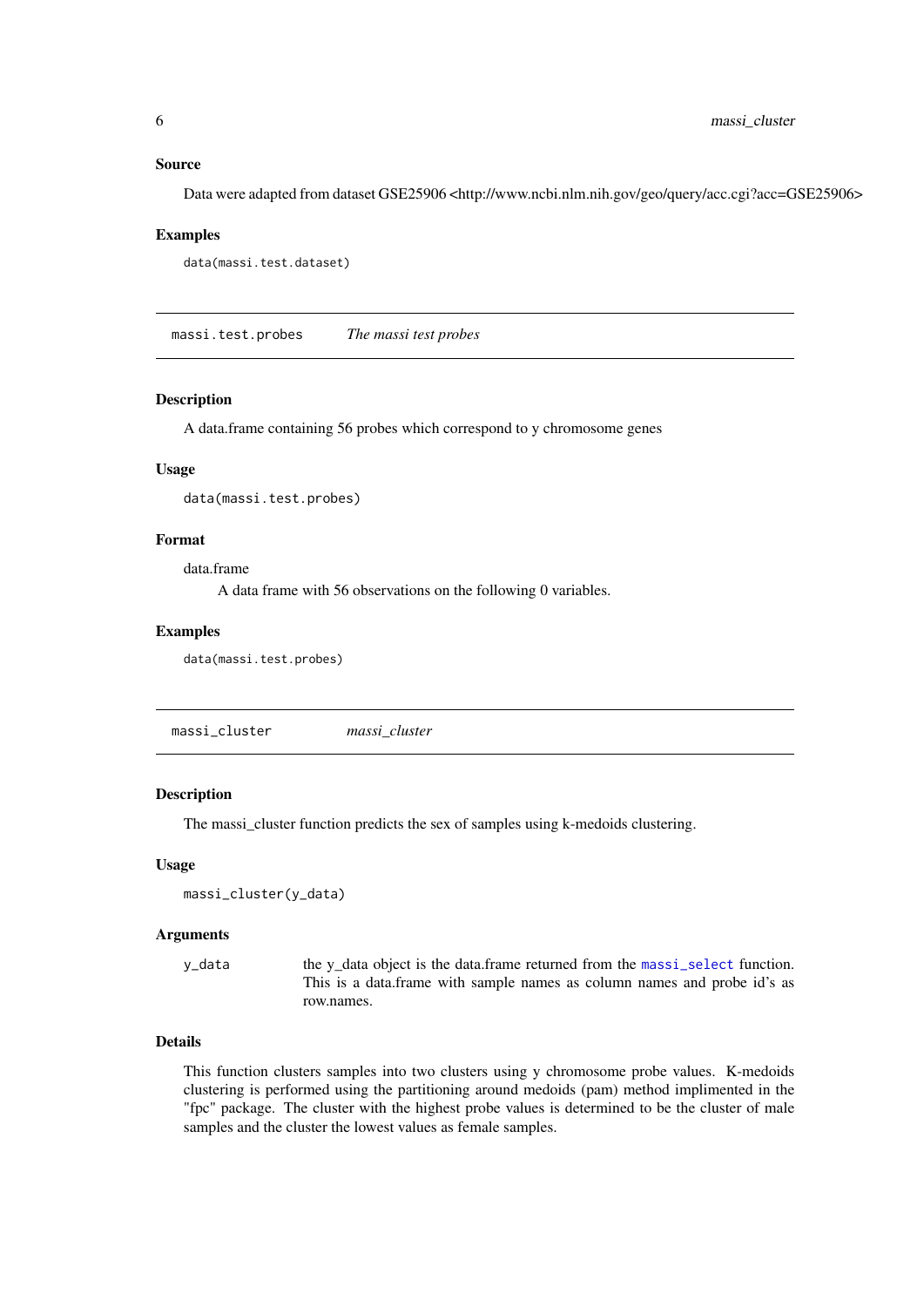## <span id="page-6-0"></span>Value

| cluster data | Contains all of the results from the k-medoids clustering.                                     |
|--------------|------------------------------------------------------------------------------------------------|
|              | massi.results Contains the results for each sample, including sample id, predicted sex, sample |
|              | z-score and mean probe expression.                                                             |

#### Author(s)

Sam Buckberry

# References

Christian Hennig (2013). fpc: Flexible procedures for clustering. R package version 2.1-6. http://CRAN.Rproject.org/package=fpc

# See Also

[massi\\_y](#page-10-1)[,massi\\_select,](#page-9-1)[massi\\_y\\_plot,](#page-11-1)[massi\\_dip,](#page-8-1)[massi\\_cluster\\_plot](#page-6-1)

# Examples

```
# load the test dataset
data(massi.test.dataset, massi.test.probes)
# select the y chromosome probes using massi_select
massi_select_out <-
massi_select(massi.test.dataset, massi.test.probes)
# cluster samples to predict sex using massi_cluster
massi_cluster_out <-
massi_cluster(massi_select_out)
```

```
# get the results in a data.frame format
data.frame(massi_cluster_out[[2]])
```
<span id="page-6-1"></span>massi\_cluster\_plot *massi\_cluster\_plot*

# Description

This function produces three figures in a new graphics device to enable the exploration of the massi\_cluster and massi\_select results.

# Usage

```
massi_cluster_plot(massi_select_data, massi_cluster_data)
```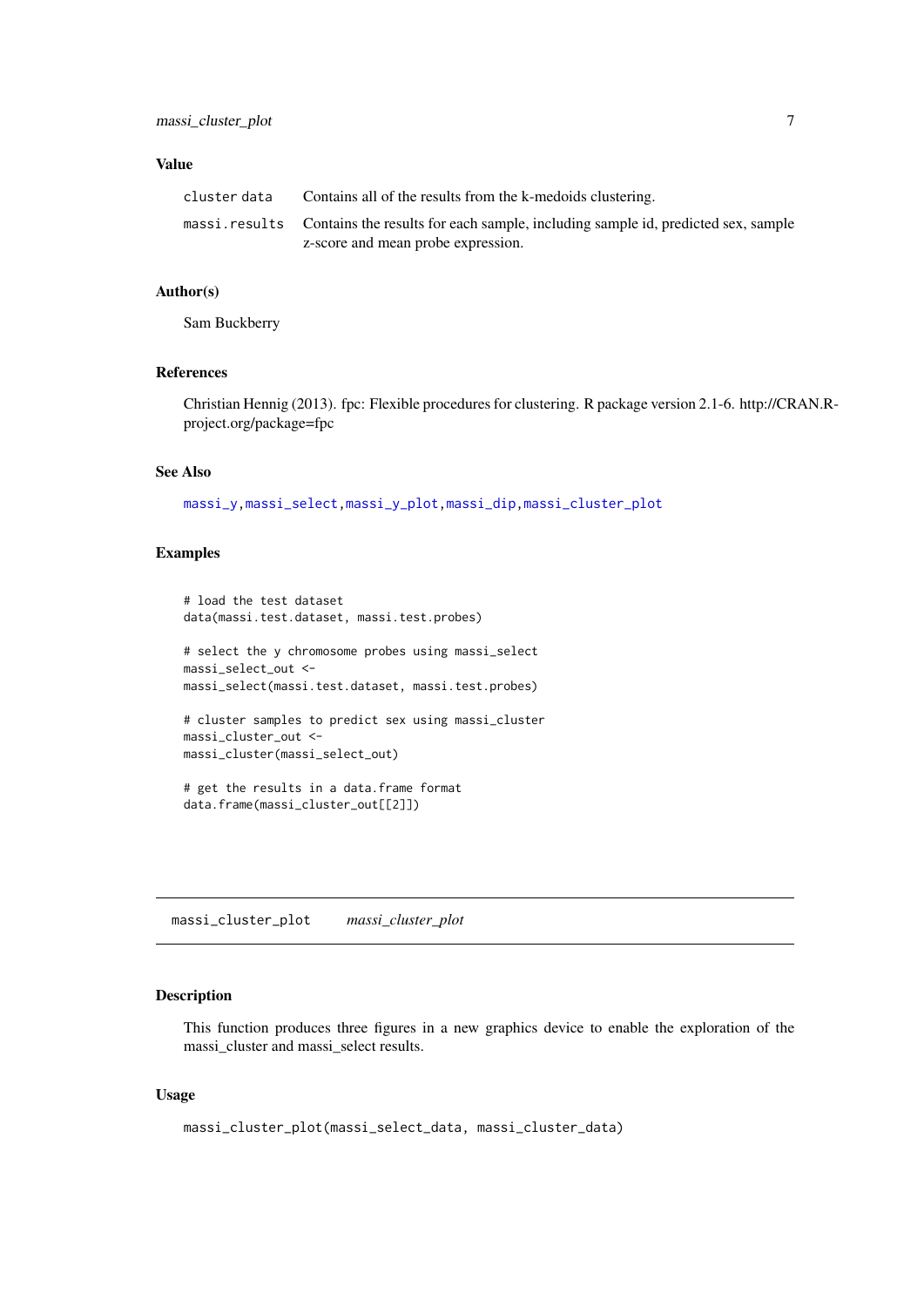#### Arguments

massi\_select\_data

A data.frame containing the subset of y chromosome probe values for each sample. This is returned when running the massi\_select function.

massi\_cluster\_data

This is the list returned from the massi\_cluster function.

# Details

The first figure is a heatmap depicting probe values for each sample. The second figure is a bar plot showing the mean probe expression and standard deviation for each sample. The bars are colored with respect to the predicted sex. The third figure is a principal component plot which represents the distances bewteen samples, with each cluster highlighted with elipses.

#### Value

Returns three plots in a new graphics device.

#### Author(s)

Sam Buckberry

# References

Gregory R. Warnes, Ben Bolker, Lodewijk Bonebakker, Robert Gentleman, Wolfgang Huber Andy Liaw, Thomas Lumley, Martin Maechler, Arni Magnusson, Steffen Moeller, Marc Schwartz and Bill Venables (2013). gplots: Various R programming tools for plotting data. R package version 2.12.1. http://CRAN.R-project.org/package=gplots

#### See Also

[massi\\_cluster](#page-5-1)[,massi\\_select](#page-9-1)

#### Examples

```
# load the test dataset
data(massi.test.dataset, massi.test.probes)
```

```
# select the y chromosome probes using massi_select
massi_select_out <-
massi_select(massi.test.dataset, massi.test.probes)
```

```
# cluster samples to predict sex using massi_cluster
massi_cluster_out <-
massi_cluster(massi_select_out)
```

```
# produce plots using massi_cluster_plot
massi_cluster_plot(massi_select_out, massi_cluster_out)
```
<span id="page-7-0"></span>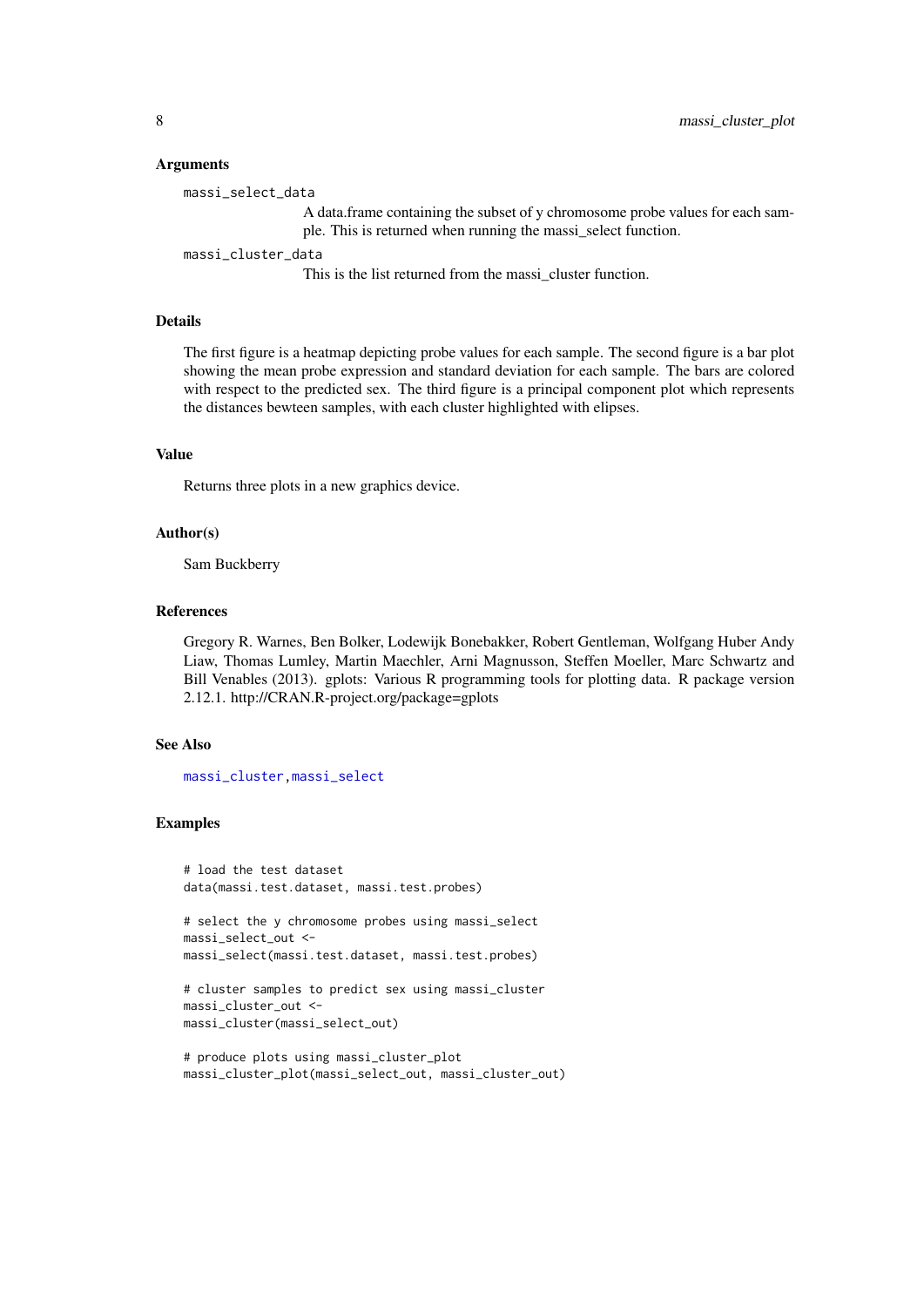<span id="page-8-1"></span><span id="page-8-0"></span>massi\_dip *massi\_dip*

#### Description

The massi\_dip function applies the dip test to the subset of y chromosome probe values returned from the [massi\\_select](#page-9-1) function. This can be used to indicate if there may be either a male or female bias in the dataset. This function returns a message indicating if the dataset may have a sex bias. The results for massi\_dip are not relaible for datasets with 10 or less samples.

#### Usage

massi\_dip(y\_subset\_values)

#### Arguments

y\_subset\_values

A data.frame containing the subset of y chromosome probe values for each sample, as returned from the [massi\\_select](#page-9-1) function.

#### Details

This function caclulates z-scores for the y.chromosome probe values returned from the [massi\\_select](#page-9-1) function and then checks if the average z-scores for each sample show a unimodal or multi-modal distribution by applying the dip test. If the proportion of male and female samples in the dataset is relatively balanced, the distribution of average z-scores should be bi-modal. If the distribution looks unimodal, the dataset likely contains a high proportion of one sex. By testing with empirical datasets and randomly generating data subsets with different male/female proportions, guideline values were developed to provide an indication if there is a potential sex bias in the dataset. If the dip statistic is  $> 0.08$  then the dataset is highly likely to have a porportions of male and female samples that will allow the [massi\\_cluster](#page-5-1) function to predict the sex of samples with a high degree of accuracy. The results of this test should only be used as a guide and the results should be interpreted in light of the [massi\\_cluster](#page-5-1) results. For more details see the massi package vignette.

#### Value

This function returns a list containing

|                     | dip. statistics The results from the dip test                                            |
|---------------------|------------------------------------------------------------------------------------------|
| sample.mean.z.score |                                                                                          |
|                     | The mean of the probe z-scores for each sample used to caclulate the dip statis-<br>tics |
| density             | Density values for the z-scores. Can be informative to plot these results                |

#### Author(s)

Sam Buckberry

#### References

Martin Maechler (2013). diptest: Hartigan's dip test statistic for unimodality - corrected code. R package version 0.75-5. http://CRAN.R-project.org/package=diptest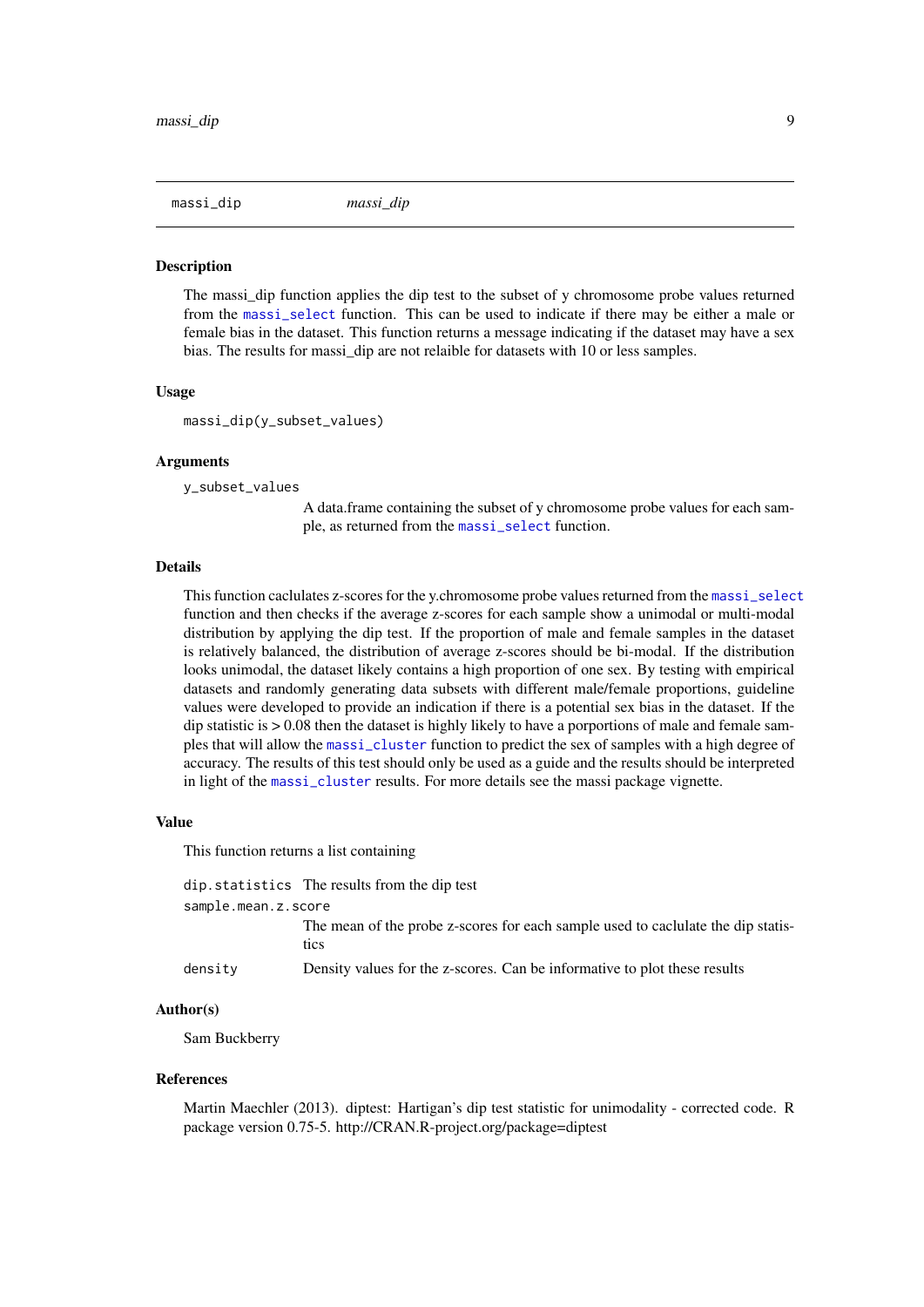<span id="page-9-0"></span>10 massi\_select

# See Also

```
massi_y,massi_select,massi_cluster,massi_y_plot,massi_cluster_plot
```
# Examples

# load the test dataset data(massi.test.dataset, massi.test.probes) massi\_select\_out <- massi\_select(expression\_data=massi.test.dataset, y\_probes=massi.test.probes, threshold=4) # Use the list returned from massi.select to calculate dip statistics and z-scores. massi\_dip\_out <- massi\_dip(y\_subset\_values=massi\_select\_out) # view a density plot plot(massi\_dip\_out[[3]]) # view a histogram of z-scores hist(x=massi\_dip\_out[[2]])

<span id="page-9-1"></span>massi\_select *massi\_select*

#### Description

This function selects the y chromosome probe data for each sample.

#### Usage

```
massi_select(expression_data, y_probes, threshold = 3)
```
# Arguments

| expression_data |                                                                                                                                                                                                                                                                                                                                                                                                                                                                                                                                                                                                                                |
|-----------------|--------------------------------------------------------------------------------------------------------------------------------------------------------------------------------------------------------------------------------------------------------------------------------------------------------------------------------------------------------------------------------------------------------------------------------------------------------------------------------------------------------------------------------------------------------------------------------------------------------------------------------|
|                 | The expression data item contains normalized array expression data for all sam-<br>ples. This can be a data frame with sample names as columns and probe id's<br>as row names. This argument also allows the specification of an ExpressionSet<br>object.                                                                                                                                                                                                                                                                                                                                                                      |
| y_probes        | A data frame of probe id's in one column that match y chromosome genes for<br>the array platform. massiR includes probes for several Illumina and Affymetrix<br>platforms. Details on using these probes are included in the vignette and the<br>y.probes manual.                                                                                                                                                                                                                                                                                                                                                              |
| threshold       | The threshold value corresponds to probe variation quantiles. This option al-<br>lows the selection of the most variable probes. Deciding on a probe threshold<br>value should be informed by viewing the plot generated by the massi_y_plot<br>function. Threshold must be an integer "1", "2", "3", or "4". A threshold of "1"<br>will select all y chromosome probes matching the id's in y probes, Thresholds<br>of "2", "3" and "4" will select probes with a CV in the top $75\%$ , $50\%$ and $25\%$<br>respectively. The aim here is to remove probes with little to no variance across<br>the samples. Default $=$ 3. |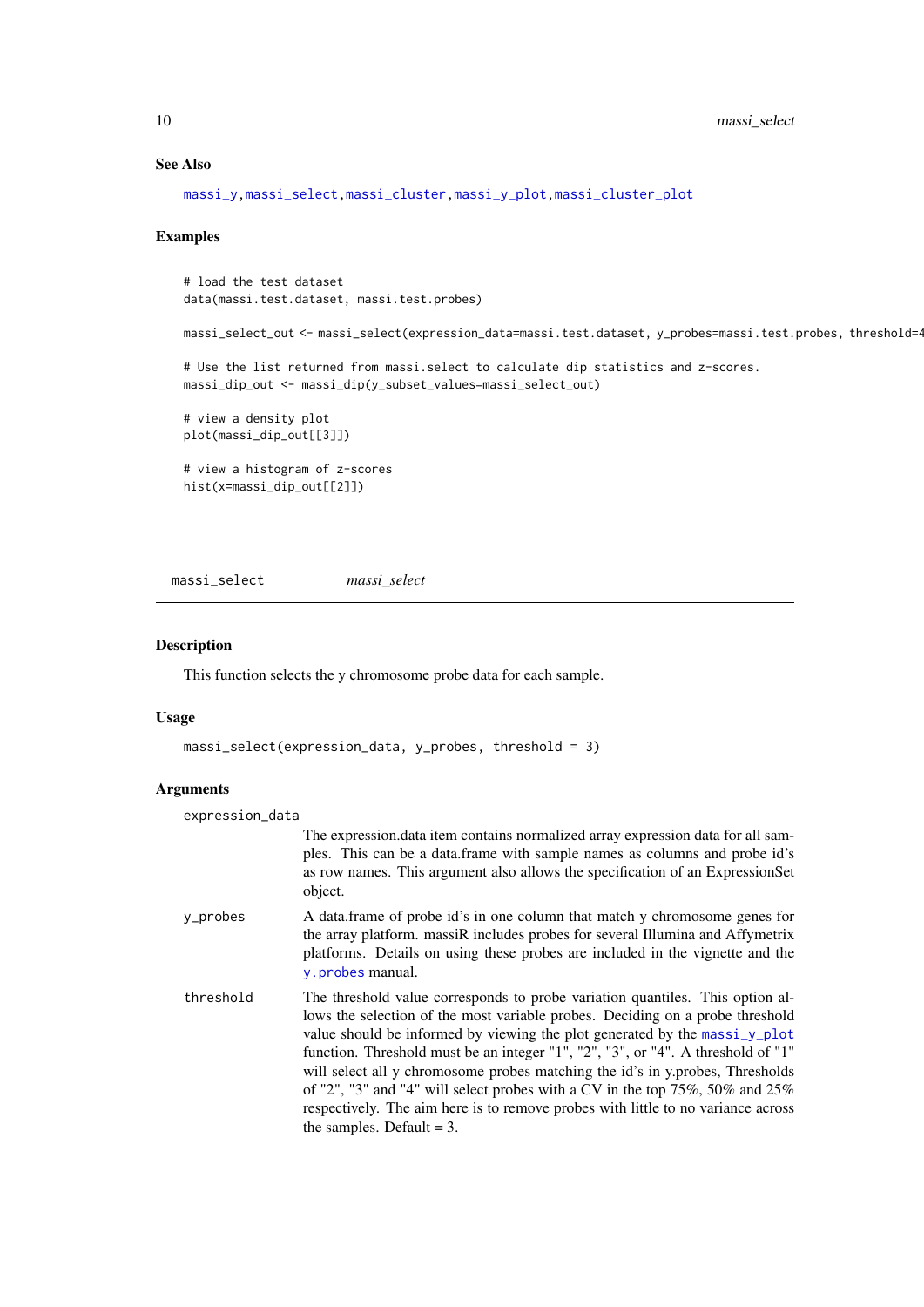<span id="page-10-0"></span> $massi$  y and  $11$ 

# Value

A data.frame containing the subset of y chromosome probe values for each sample.

#### Author(s)

Sam Buckberry

# See Also

```
massi_y,massi_cluster,massi_y_plot,massi_dip,massi_cluster_plot
```
#### Examples

data(massi.test.dataset, massi.test.probes)

massi\_select(expression\_data=massi.test.dataset, y\_probes=massi.test.probes)

<span id="page-10-1"></span>massi\_y *massi\_y*

#### Description

The massi y function extracts the y chromosome probe values for each sample and calculates the coefficient of variation (CV) for each probe. The returned list contains CV values (%) for each probe and quantile data. The probe variation data can be visualized using the massi\_y\_plot function.

# Usage

massi\_y(expression\_data, y\_probes)

#### Arguments

| expression_data |                                                                                                                                                                                                                                                                   |
|-----------------|-------------------------------------------------------------------------------------------------------------------------------------------------------------------------------------------------------------------------------------------------------------------|
|                 | The expression data item contains normalized array expression data for all sam-<br>ples. This can be a data frame with sample names as columns and probe id's<br>as row names. This argument also allows the specification of an ExpressionSet<br>object.         |
| y_probes        | A data frame of probe id's in one column that match y chromosome genes for<br>the array platform. massiR includes probes for several Illumina and Affymetrix<br>platforms. Details on using these probes are included in the vignette and the<br>y.probes manual. |

# Details

The expression.data must be as a data.frame with sample names as column names and probe id's as row.names. ExpressionSet objects can be input and with expression data will be exracted from the ExpressionSet and the returned list would be the same as if data as entered in data.frame format.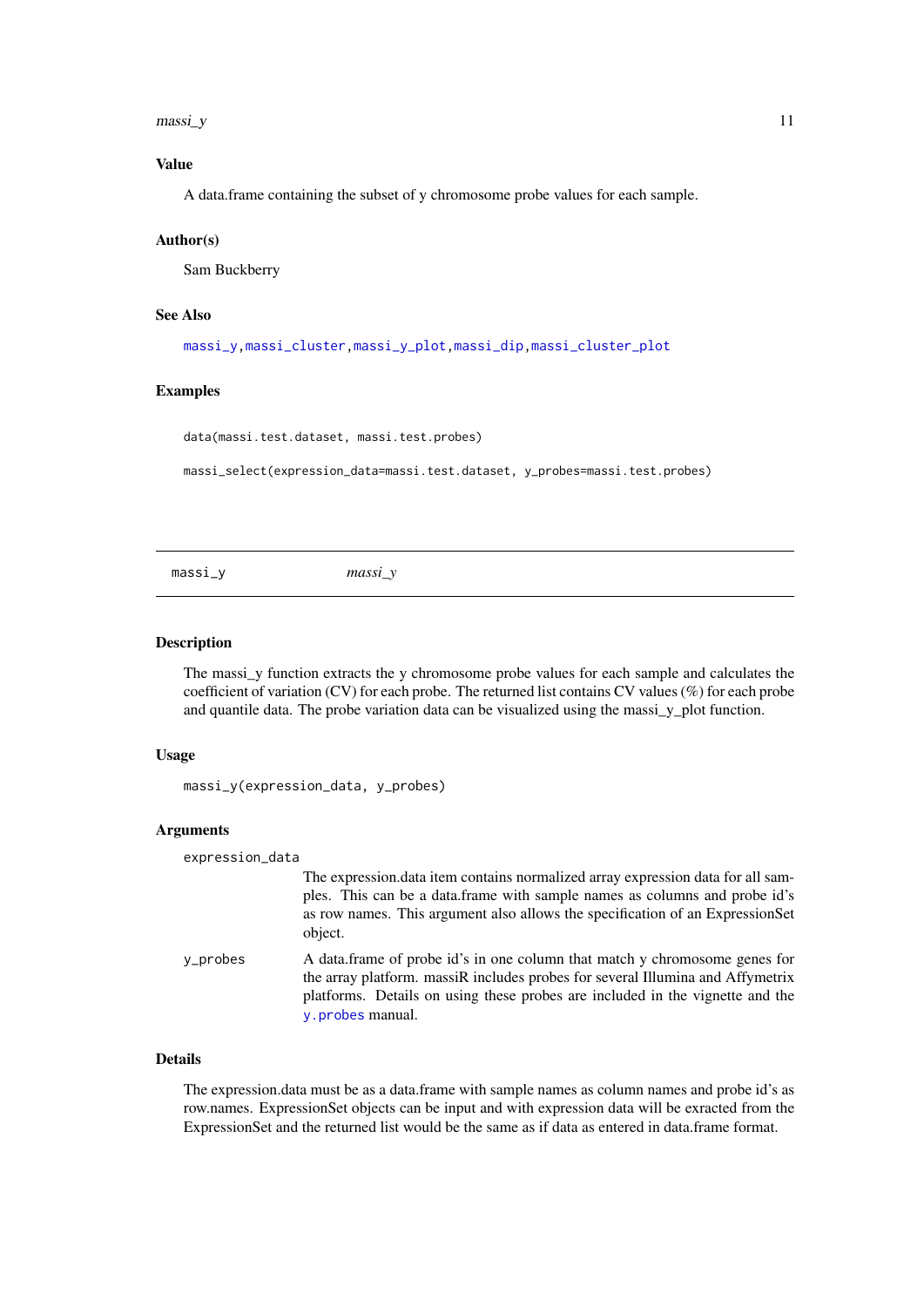# <span id="page-11-0"></span>Value

The massi\_y function returns a list containing probe id's, probe cv and quantiles.

| id        | Probe id's                  |
|-----------|-----------------------------|
| <b>CV</b> | Probe cy values             |
| quantiles | Quantiles of cy values data |

#### Author(s)

Sam Buckberry

# See Also

[massi\\_select](#page-9-1)[,massi\\_cluster,](#page-5-1)[massi\\_y\\_plot,](#page-11-1)[massi\\_dip](#page-8-1)[,massi\\_cluster\\_plot](#page-6-1)

#### Examples

```
data(massi.test.dataset, massi.test.probes)
massi_y(massi.test.dataset, massi.test.probes)
```
<span id="page-11-1"></span>massi\_y\_plot *massi\_y\_plot*

#### Description

The massi\_y\_plot function plots the data output from massi.y function.

#### Usage

```
massi_y_plot(massi_y_out)
```
### Arguments

[massi\\_y](#page-10-1)\_out This object is the list returned from massi\_y function.

# Details

This function produces a bar plot of the coefficient of variation (CV) for each probe in the dataset. This allows the user to identify the most variable probes that are likely to be the most informative in the sex prediction step. The 25%, 50% and 75% quantiles are represented as horizontal lines and represent the threshold values that can be specified for the [massi\\_select](#page-9-1) function.

# Value

This function produces a bar plot in a new graphics device.

#### Note

See vignette for more details.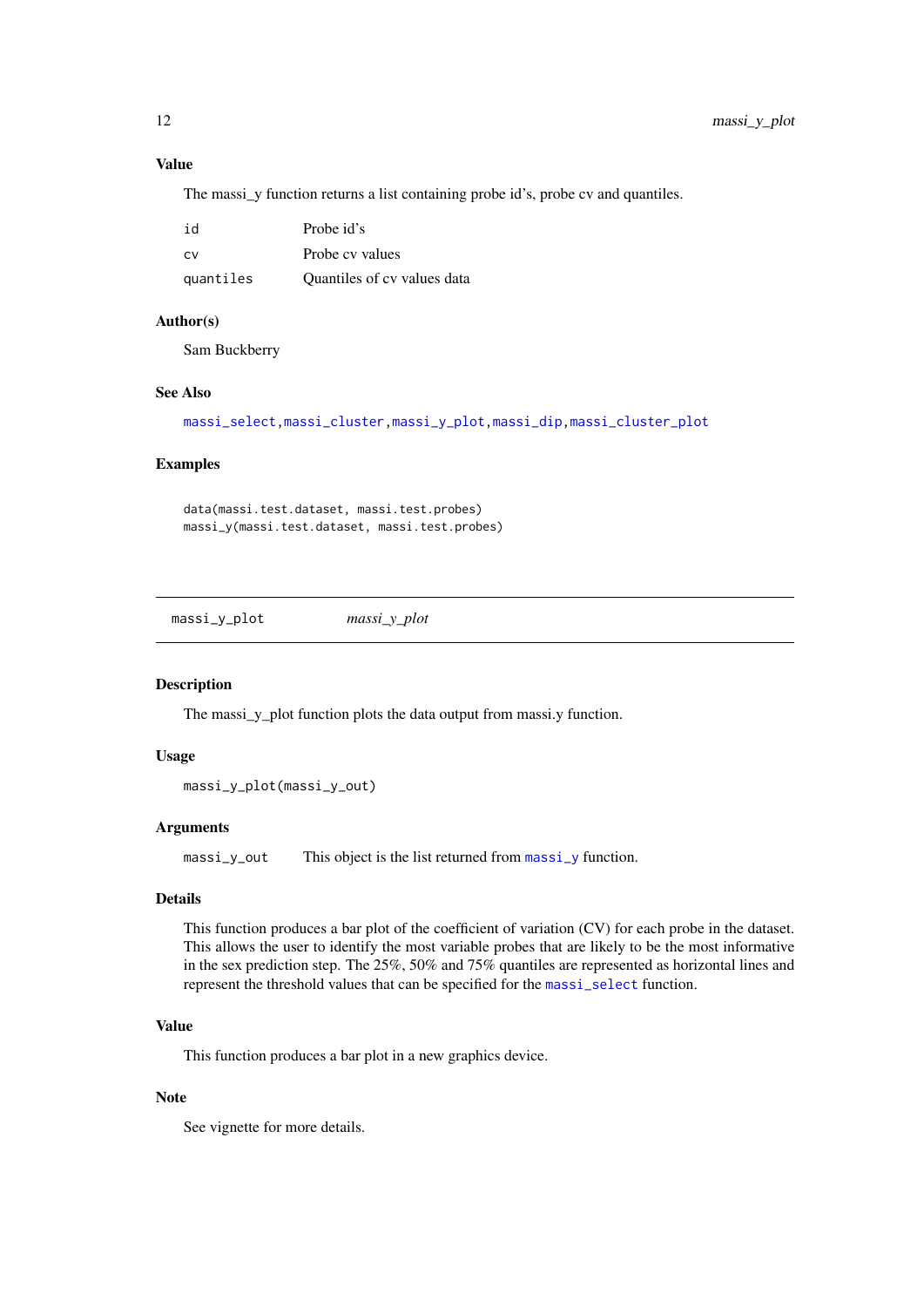#### <span id="page-12-0"></span>y.probes 13

#### Author(s)

Sam Buckberry

# See Also

```
massi_y,massi_select,massi_cluster,massi_dip,massi_cluster_plot
```
#### Examples

```
data(massi.test.dataset, massi.test.probes)
massi v out <-
  massi_y(expression_data=massi.test.dataset, y_probes=massi.test.probes)
massi_y_plot(massi_y_out)
```
<span id="page-12-1"></span>y.probes *Y chromosome probe list*

#### Description

A list containing probes corresponding to y chromosome genes for Illumina and Affymetrix platforms. Each item in the list is a data.frame of y chromosome probes that can be used in the massi analysis. The names of each item in the list correspond to the ensembl biomart attribute names.

#### Usage

data(y.probes)

#### Format

The format is: List of 6 \$ illumina humanwg 6 v1:'data.frame': 58 obs. of 0 variables \$ illumina\_humanwg\_6\_v2:'data.frame': 74 obs. of 0 variables \$ illumina\_humanwg\_6\_v1:'data.frame': 112 obs. of 0 variables \$ illumina\_humanht\_12 :'data.frame': 112 obs. of 0 variables \$ affy\_hugene\_1\_0\_st\_v1:'data.frame': 138 obs. of 0 variables \$ affy\_hg\_u133\_plus\_2 :'data.frame': 94 obs. of 0 variables

#### Details

The y chromosome probes for each platform were downloaded from Ensembl biomart using the 'biomaRt' package. For more details on the methods of selecting the probes and how to obtain probes for other platform, see the vignette for the massiR package.

#### References

Mapping identifiers for the integration of genomic datasets with the R/Bioconductor package biomaRt. Steffen Durinck, Paul T. Spellman, Ewan Birney and Wolfgang Huber, Nature Protocols 4, 1184- 1191 (2009).

BioMart and Bioconductor: a powerful link between biological databases and microarray data analysis. Steffen Durinck, Yves Moreau, Arek Kasprzyk, Sean Davis, Bart De Moor, Alvis Brazma and Wolfgang Huber, Bioinformatics 21, 3439-3440 (2005).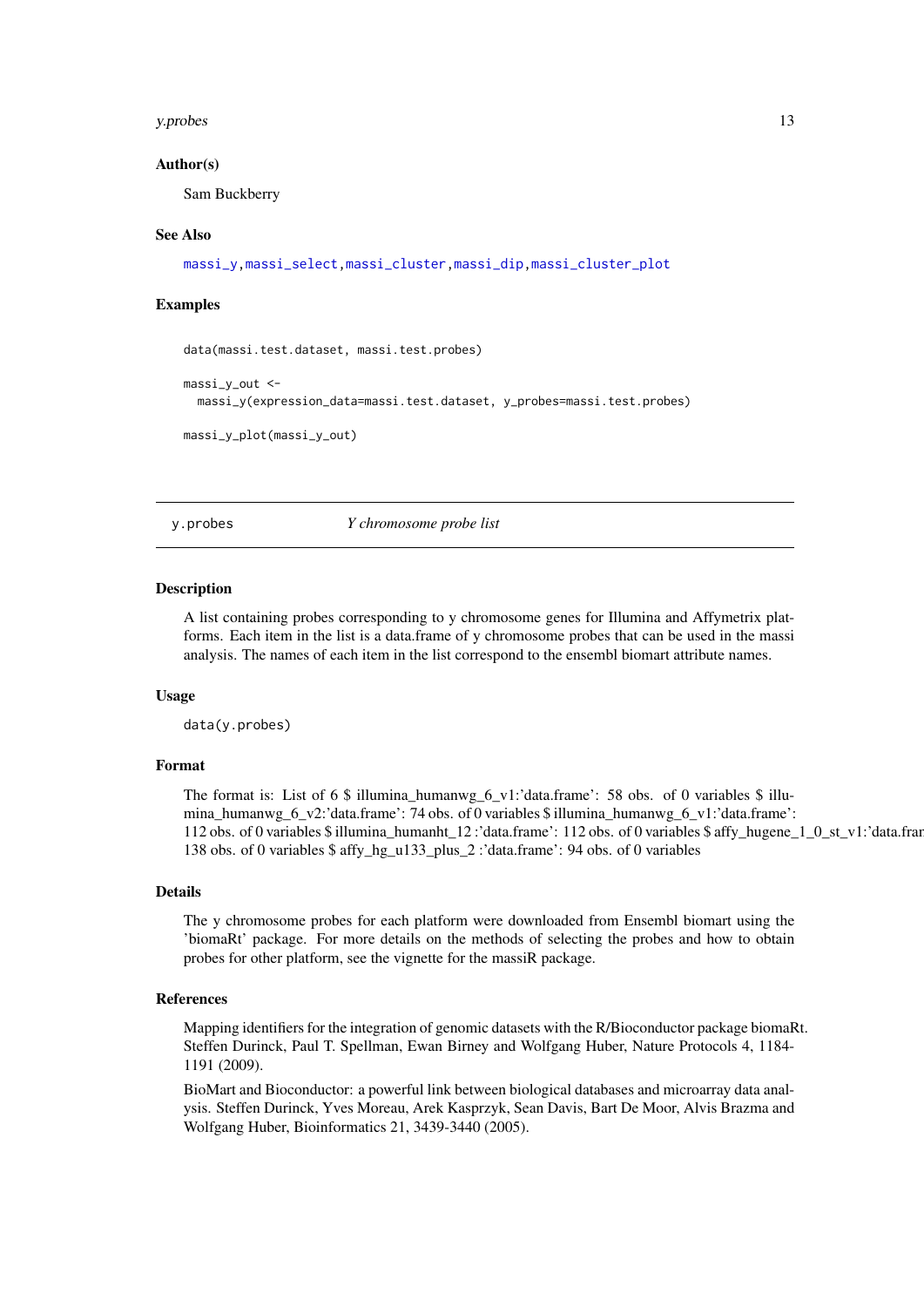14 y.probes

# Examples

```
# load the probes list
data(y.probes)
# look at the platform names
names(y.probes)
# extract the probes using the platform name
probe.list <- y.probes[["illumina_humanwg_6_v2"]]
```